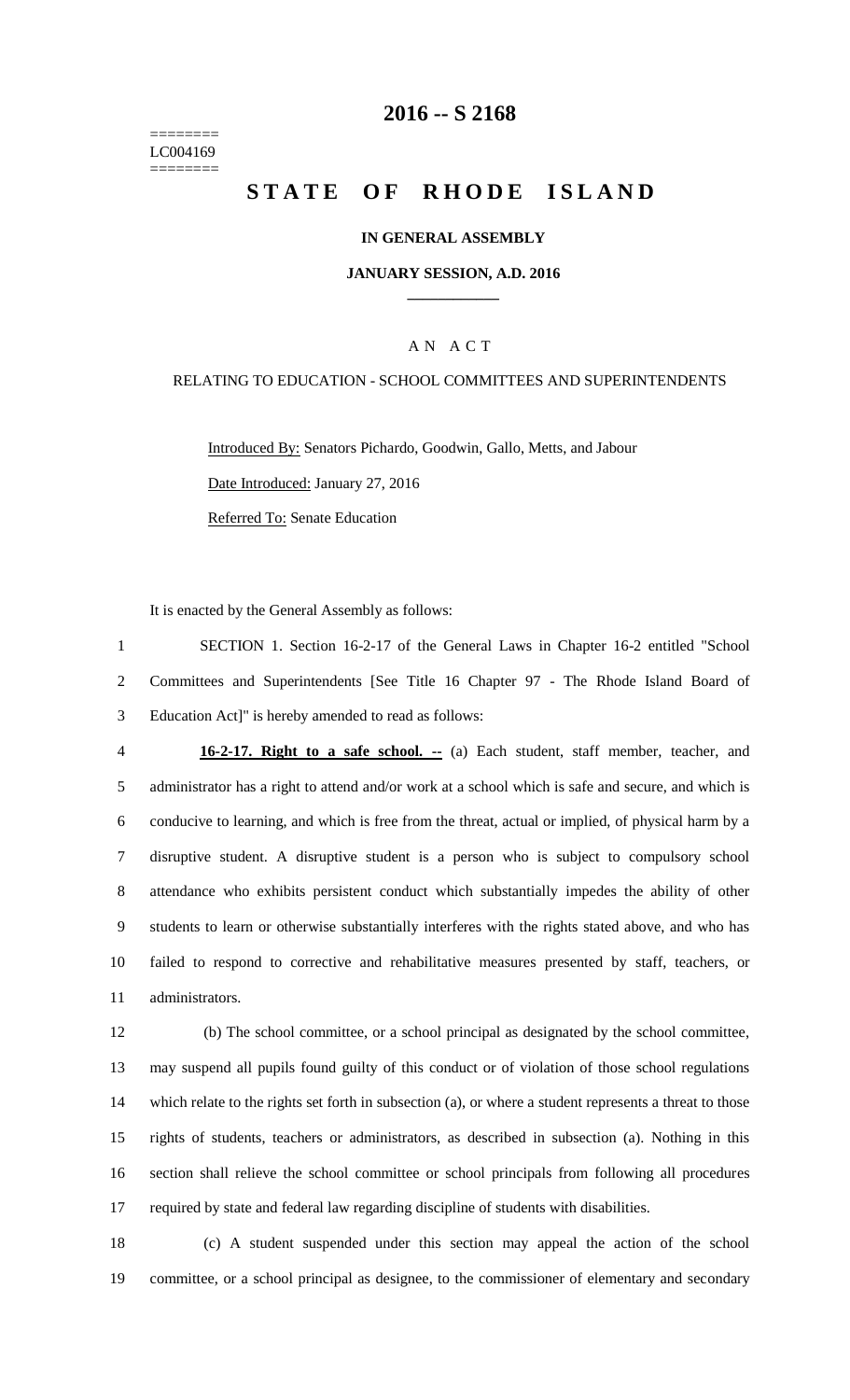education who, after notice to the parties interested of the time and place of hearing, shall examine and decide the appeal without cost to the parties involved. Any decision of the commissioner in these matters shall be subject to appeal by the student to the board of regents for elementary and secondary education and any decision of the board of regents may be appealed by the student to the family court for the county in which the school is located as provided in § 42- 6 35-15.

- 7 (d) All school superintendents, or their designees, shall review annually, the discipline 8 data for their school district, collected in accordance with the specifications set forth in §16-60- $9 - \frac{4(21)}{10}$ , to determine whether the discipline imposed has a disproportionate impact on students 10 based on race, ethnicity or disability status and to appropriately respond to any such disparity. In 11 addition to the data submitted, every school district shall submit an annual report to the council 12 on elementary and secondary education describing what action, if any, after consultation with 13 representatives of the faculty has been taken to address the disparity. The reports shall be deemed 14 to be public records for purposes of title 38. 15 SECTION 2. Chapter 16-2 of the General Laws entitled "School Committees and 16 Superintendents [See Title 16 Chapter 97 - The Rhode Island Board of Education Act]" is hereby 17 amended by adding thereto the following section: 18 **16-2-17.1. In school suspensions. –** Suspensions issued shall not be served out of school
- 19 unless the student's conduct meets the standards set forth in §16-2-17(a) or the student represents
- 20 a demonstrable threat to students, teachers or administrators.
- 21 SECTION 3. This act shall take effect upon passage.

======== LC004169 ========